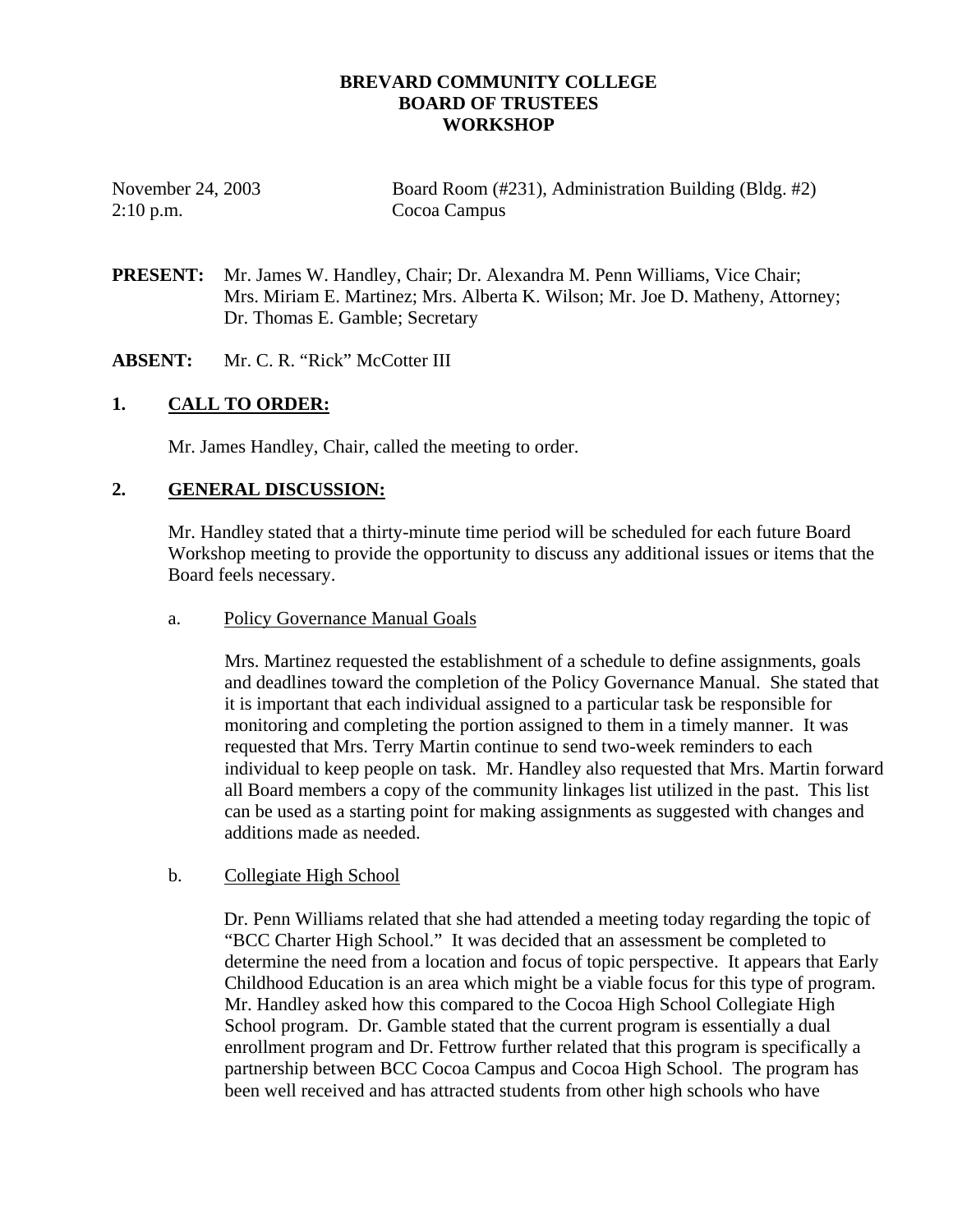Board of Trustees Workshop November 24, 2003 Page -2-

> requested transfer to Cocoa High in order to participate. Dr. Fettrow stated that a thorough report on the Collegiate High School program would be provided as an agenda item at the afternoon Board meeting. The Board discussed the differences between the charter high school and collegiate high school programs, as well as ideas regarding the best approach in this area.

### c. District President Evaluation Procedure

 Mr. Handley suggested that improvements to the evaluation mechanism be developed to further define the District President's goals to assist in future evaluations. It was decided that a future workshop should be scheduled to discuss the process and make changes to the current evaluation form to better reflect the quantitative aspect of the review. Dr. Penn Williams stated that upcoming legislation will require that student gains be included as a basis for evaluations of Presidents of post-secondary institutions. This will mostly likely be measured by a test similar to the current CLAST test, but broadened to include mathematics and communications. This test will correlate with the FCAT test for each student to reflect measurable improvements. Future funding for institutions will also be related to the improvements shown by this test.

## **3. BOARD SELF-EVALUATION (2002-2003):**

Trustees reviewed the Board of Trustees' Evaluation report for 2002-2003. Although the ratings either met or exceeded expectations, the categories were discussed to determine areas where improvements could be made. It was the consensus of the Board that once metrics are better defined, that there will be a more accurate measurement of strengths and weaknesses.

Trustees requested Mrs. Martin to provide a compilation report from the previous year's selfevaluations for comparison.

The Strategic Planning process and needs assessment analysis which are now in place are key to the Board's ability to make future policy decisions, although the Board identified areas of data which should be included in the future such as local high school projections of graduation rates and student's plans to attend BCC; FCAT scores, which might indicate the need for future BCC remedial classes; and, the effects of various county data, such as changing age demographics and business trends and factors of production. The Board requested that Dr. Gamble analyze Mr. Billing's Environmental Scan/SWOT report and provide his recommendations to the Board regarding areas requiring attention and direction.

Concern was stated regarding the lack of projections for future space needs given projections of growth in enrollment. Mrs. Martinez suggested that a survey be completed for all campus classrooms at each hour of the day to determine distribution and current needs. Aside from the Cocoa campus, all of the campuses have additional land for building as needed, however, there are no projections for future building projects at BCC. Virtual classes will hopefully be a solution to providing education without adding to growing space burdens.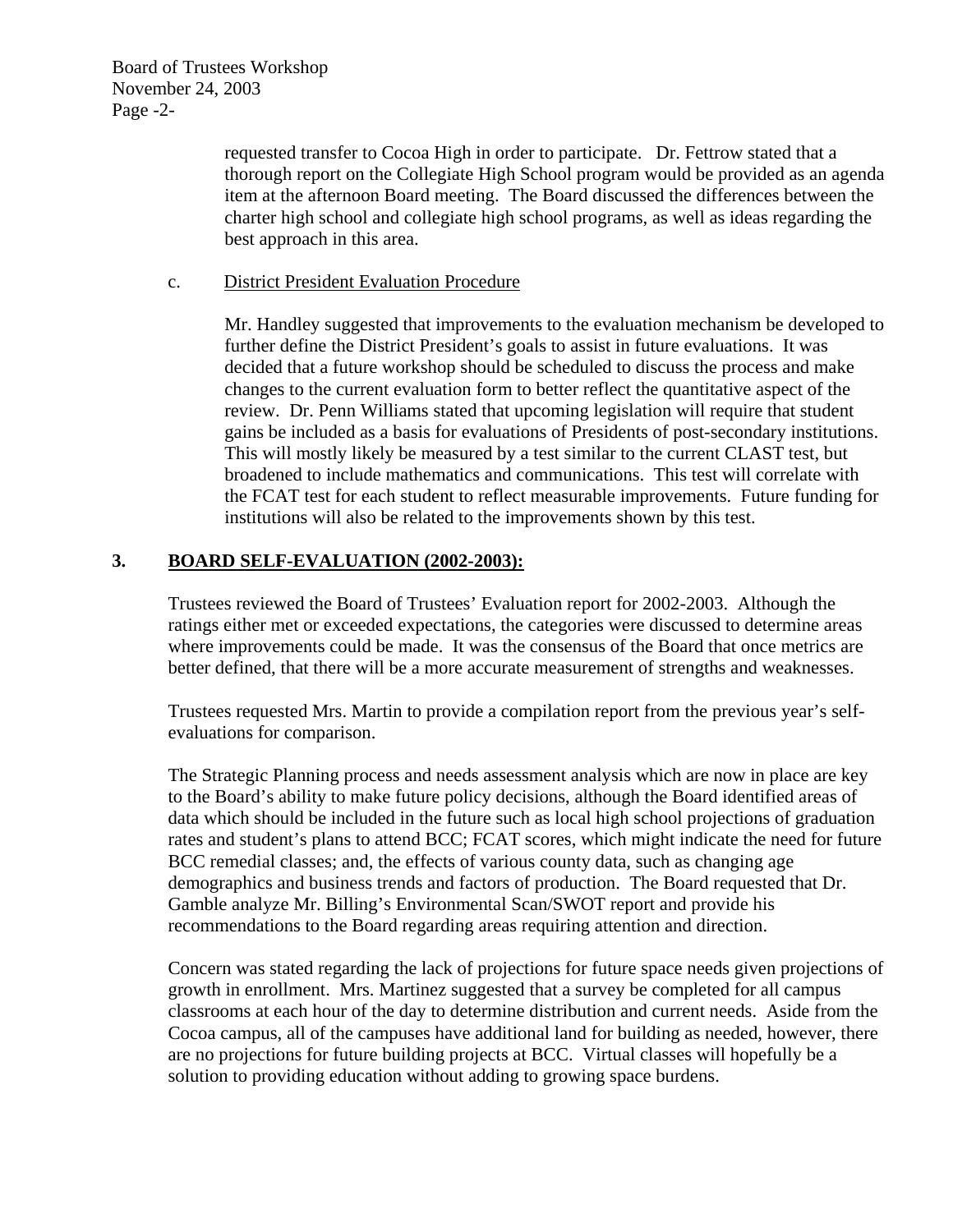Board of Trustees Workshop November 24, 2003 Page -3-

> The consensus of the Board was that although progress has been made in providing equal employment opportunities to all, this is a divisive subject, which needs further focus and work. Mrs. Wilson will discuss future plans with Dr. Gamble to ensure full equal opportunities while minimizing conflicts. A discussion ensued regarding the pros and cons of providing brochures in other languages, primarily to provide information to parents who may not have a full command of the English language. The conclusion was that a quality brochure would be a good investment to provide a tool for other cultures to reflect their value to the college.

As time did not permit completion of the discussion regarding the self-evaluation, Board discussions of Sections B and C of the self-evaluation will be continued at the workshop on December 15, 2003. Mr. Handley requested that Dr. Gamble be present for their continued discussions on the Board evaluations at the December  $15<sup>th</sup>$  workshop.

## **4. POLICY GOVERNANCE:**

Dr. Penn Williams suggested that a policy be formulated regarding Board interface with legislative representatives. This policy should be included in the Board Process section of the Policy Governance manual. Dr. Gamble indicated that the ACE document which was provided in the Board packages would be a good guideline. It was decided that the Board would strongly consider the legislative inputs from the FACC Trustee Commission in order to provide a unified message to the Brevard delegation. Dr. Gamble reported currently the Council of Presidents develops a proposal which is presented to the FACC Trustees Commission. After the Trustees Commission presents their stance, then the BCC Trustees will analyze their recommendations and formulate their position to be presented to the legislative delegation. It was suggested that each Trustee should become more individually proactive on a one-on-one basis with legislators to ensure that college needs are met. This must occur in the August to October timeframe each year in order to have an influence on the legislative process. In addition, an interim visit to the legislators should be planned by the Trustee following the legislative session (April/May) to express appreciation and make suggestions regarding future issues. Mrs. Martinez suggested a workshop should be scheduled in March each year to decide the interim messages and develop a strategy for contacting legislative representatives. Mr. Matheny suggested that Trustees should consider attending legislatives sessions in Tallahassee each October to testify in coordination with the Trustee's Commission. Dr. Gamble reported that individual school Trustees rarely participate in these sessions, and it could have an invaluable impact on the representatives.

 Mr. Matheny provided a list of federal and state statutes and supplementary board policies which should be reviewed for inclusion in the Policy Manual. Mrs. Martinez requested that Mr. Matheny segregate this listing into three categories: federal, state and other and also make suggestions as to their placement under appropriate policy sections.

## **5. ENVIRONMENTAL SCAN/SWOT:**

Mr. Handley commented that certain issues were not addressed in the Focus on the Future Brevard Community College Scan/SWOT document, such as the projections of high school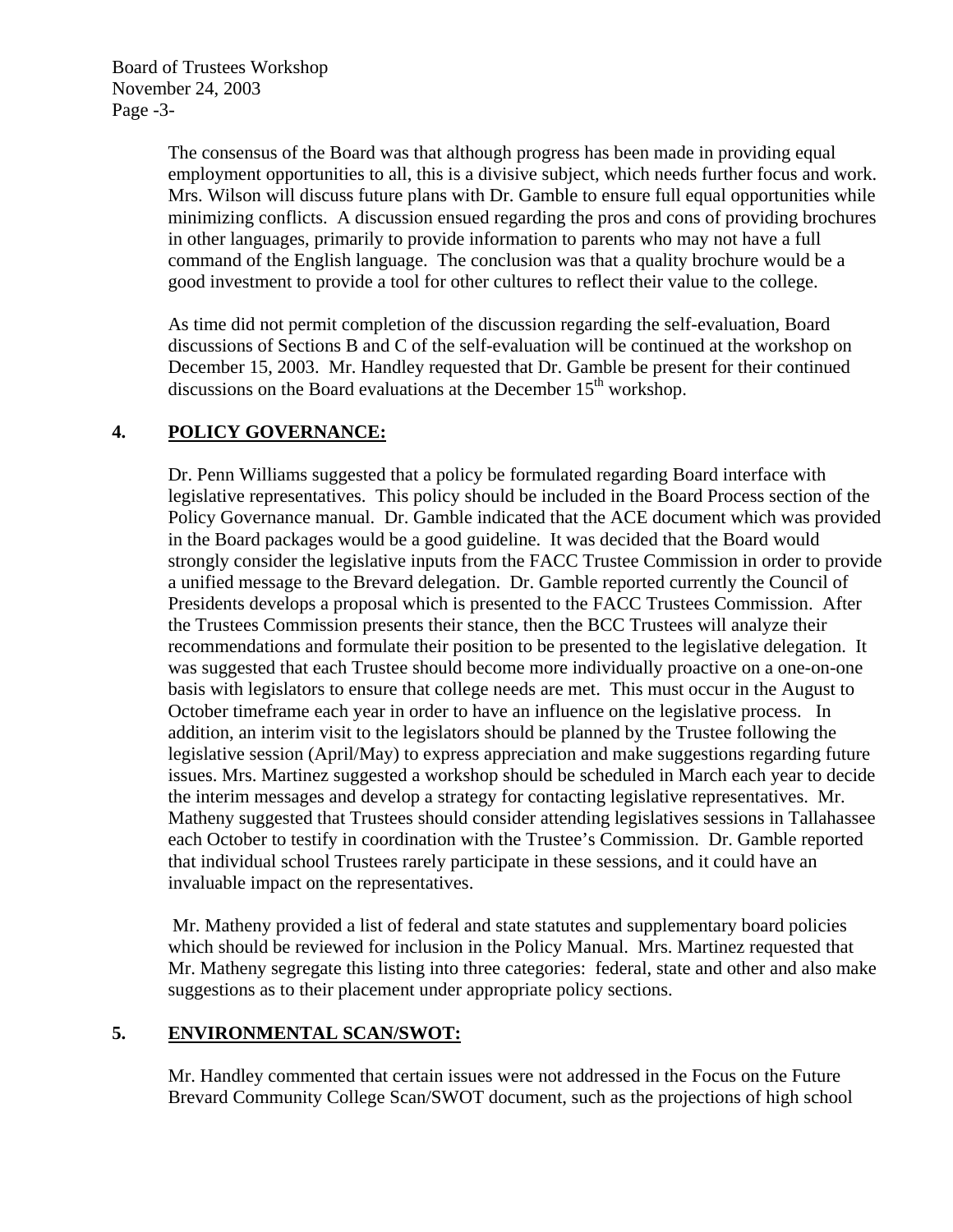Board of Trustees Workshop November 24, 2003 Page -4-

> graduates expected to enroll in BCC, which is approximately 40% of BCC's total enrollment. Additionally, the shifting of population demographics in Brevard by age should be studied as well changes in space industry needs. Dr. Gamble reported that while small increases are expected in most areas, there are seven areas which clearly have been identified as having significant future growth, i.e.: foreign language/literature and linguistics; family and consumer science; human science(general); biological biomedical; multi-interdisciplinary studies; physical sciences; and, visual and performing arts. Mrs. Martinez stated that surveying, drafting, healthcare, and technology areas appear to be future high demand areas, however the college will need to determine how the data can be utilized. To accomplish this, the Board requested Dr. Gamble's summary of the data and recommendations from which the Board will develop future plans. Mrs. Martinez also requested that shifting trends in the county such as business openings/closings, or trends toward contracting, etc. should be monitored.

 Mr. Handley also stated that Dr. Penn Williams identified a future need for training in Pre-K teaching education. Dr. Gamble reported BCC has applied for the FIPSI Grant to create an educational teaching center.

Dr. Gamble stated the report reflects that BCC has concentrated efforts appropriately. He attributed this, in large part, to communication from the faculty to keep the administration informed of future trends and needs. Mrs. Martinez recommended strategic study continue via community interviews and internet research in order to stay on top of community/industry needs and trends.

Dr. Astrab stated that Technical Advisory Committees consist of faculty members in specific disciplinary areas with student membership being added to the committee for the first time this year. He further reported the committees are instrumental in keeping the administration appraised of the needs and trends within their field so that curriculums can be adjusted accordingly. Discipline goals for each academic area were established at the first in-service, which will be compared with the environmental scan data at the next in-service.

 Mrs. Martinez commented the college administration and the Board should monitor the effect the improving economy may have on student enrollment as it may decrease rather than increase.

Mrs. Wilson expressed pleasure that healthcare programs have been a focus of attention as Brevard's population continues to age.

 Dr. Gamble requested the Board's feedback on the report data which will be considered in his analysis as to the future direction of the college.

 Dr. Gamble confirmed a report will be available at the January Board meeting which will show the names of those involved in the advisory teams, curriculum coordinators, etc.